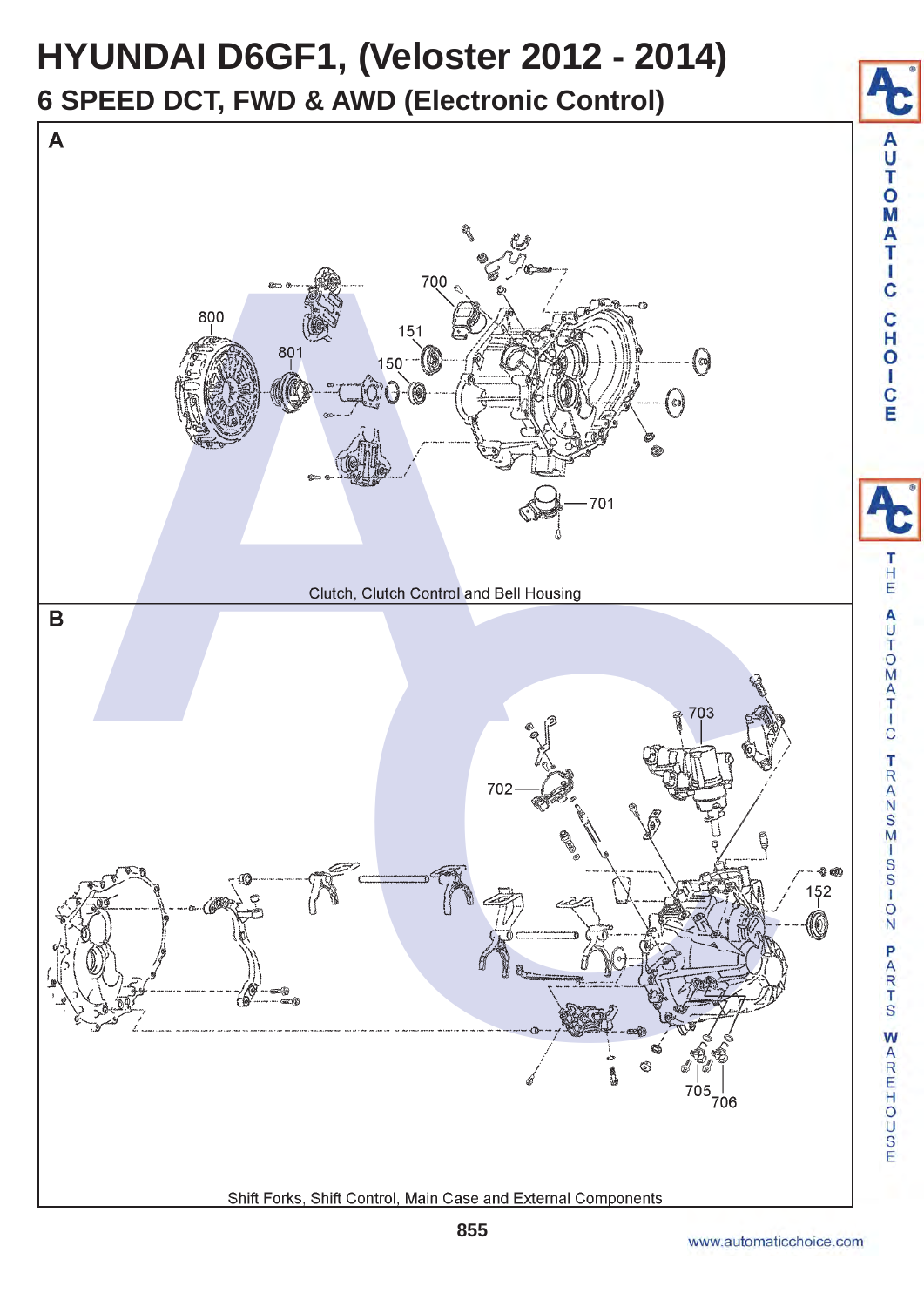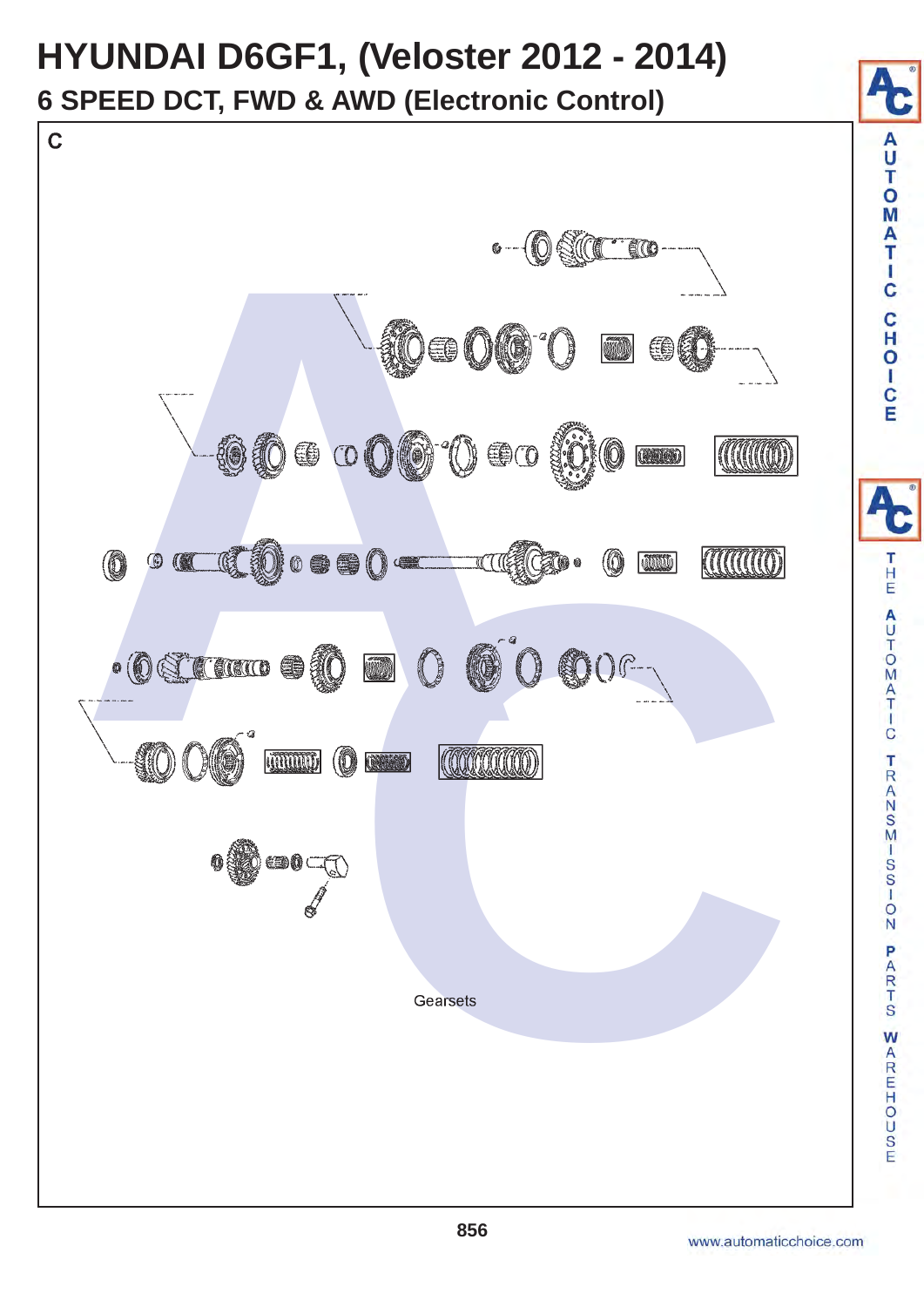## **HYUNDAI D6GF1, (Veloster 2012 - 2014)**

## **6 SPEED DCT, FWD & AWD (Electronic Control)**

| ILL<br>NO. DESCRIPTION<br><b>YEARS</b><br>QTY PART NO<br><b>KITS</b>                                            | ILL<br>NO. DESCRIPTION<br>QTY PART NO<br><b>YEARS</b><br><b>THRUST WASHERS &amp; BEARINGS</b>                                                  |
|-----------------------------------------------------------------------------------------------------------------|------------------------------------------------------------------------------------------------------------------------------------------------|
|                                                                                                                 |                                                                                                                                                |
| <b>GASKETS</b>                                                                                                  | <b>ELECTRICAL COMPONENTS</b>                                                                                                                   |
|                                                                                                                 | 700A Clutch Actuator Motor No. 1                                                                                                               |
|                                                                                                                 | (Odd Gears)  10/11-7/12 1<br>D6GF1.ELE04<br>700A Clutch Actuator Motor No. 1                                                                   |
| <b>RUBBER COMPONENTS</b>                                                                                        | (Odd Gears) 7/12-10/13 1<br>D6GF1.ELE05                                                                                                        |
|                                                                                                                 | Clutch Actuator Motor No. 1<br>700A<br>(Odd Gears)  10/13-ON 1<br>D6GF1.ELE06                                                                  |
|                                                                                                                 | 701A Clutch Actuator Motor No. 2                                                                                                               |
|                                                                                                                 | (Even Gears) 10/11-7/12 1<br>D6GF1.ELE04<br>701A Clutch Actuator Motor No. 2                                                                   |
| <b>METAL CLAD SEALS</b>                                                                                         | (Even Gears) 7/12-10/13 1<br>D6GF1.ELE05                                                                                                       |
| Input Oil Seal  11-ON<br><b>D6GF1.MCS01</b><br>150A                                                             | 701A Clutch Actuator Motor No. 2<br>(Even Gears) 10/13-ON 1<br>D6GF1.ELE06                                                                     |
| Drive Shaft Right Hand  11-ON<br>A4CF.MCS03<br>151A<br>$\mathbf{1}$<br>Drive Shaft Left Hand 11-ON<br>152B<br>1 | Range Switch 11-ON<br>D6GF1.ELE01<br>702B<br>$\mathbf{1}$                                                                                      |
| A4CF.MCS02                                                                                                      | 703B Gear Selector Actuator 11-ON<br>$\mathbf{1}$<br>D6GF1.ACT01<br>705B<br>Input Speed Sensor, Secondary 11-ON<br>D6GF1.ELE03<br>$\mathbf{1}$ |
|                                                                                                                 | Input Speed Sensor, Primary  11-ON<br>D6GF1.ELE02<br>706B<br>$\mathbf{1}$                                                                      |
| <b>MOULDED PISTONS</b>                                                                                          |                                                                                                                                                |
|                                                                                                                 | <b>VALVE BODY PARTS</b>                                                                                                                        |
|                                                                                                                 |                                                                                                                                                |
| <b>SEALING RINGS</b>                                                                                            |                                                                                                                                                |
|                                                                                                                 | <b>HARD PARTS</b>                                                                                                                              |
|                                                                                                                 | Double Clutch Assembly 3/11-5/13 1<br>800A<br>D6GF1.DRU01                                                                                      |
| <b>FRICTION PLATES</b>                                                                                          | 800A Double Clutch Assembly 5/13-ON 1<br>D6GF1.DRU02<br>801A Clutch Release Bearing 11-ON<br><b>D6GF1.BE01</b><br>$\mathbf{1}$                 |
|                                                                                                                 |                                                                                                                                                |
|                                                                                                                 | <b>SPECIAL ITEMS</b>                                                                                                                           |
| <b>STEEL PLATES</b>                                                                                             |                                                                                                                                                |
|                                                                                                                 | <b>TOOLS &amp; MANUALS</b>                                                                                                                     |
| <b>PRESSURE PLATES</b>                                                                                          |                                                                                                                                                |
|                                                                                                                 |                                                                                                                                                |
|                                                                                                                 |                                                                                                                                                |
| <b>SPRINGS &amp; CIRCLIPS</b>                                                                                   |                                                                                                                                                |
|                                                                                                                 |                                                                                                                                                |
|                                                                                                                 |                                                                                                                                                |
| <b>FILTERS</b>                                                                                                  |                                                                                                                                                |
|                                                                                                                 |                                                                                                                                                |
|                                                                                                                 |                                                                                                                                                |
|                                                                                                                 |                                                                                                                                                |
|                                                                                                                 |                                                                                                                                                |
| <b>BUSHINGS</b>                                                                                                 |                                                                                                                                                |
|                                                                                                                 |                                                                                                                                                |
|                                                                                                                 |                                                                                                                                                |
|                                                                                                                 |                                                                                                                                                |